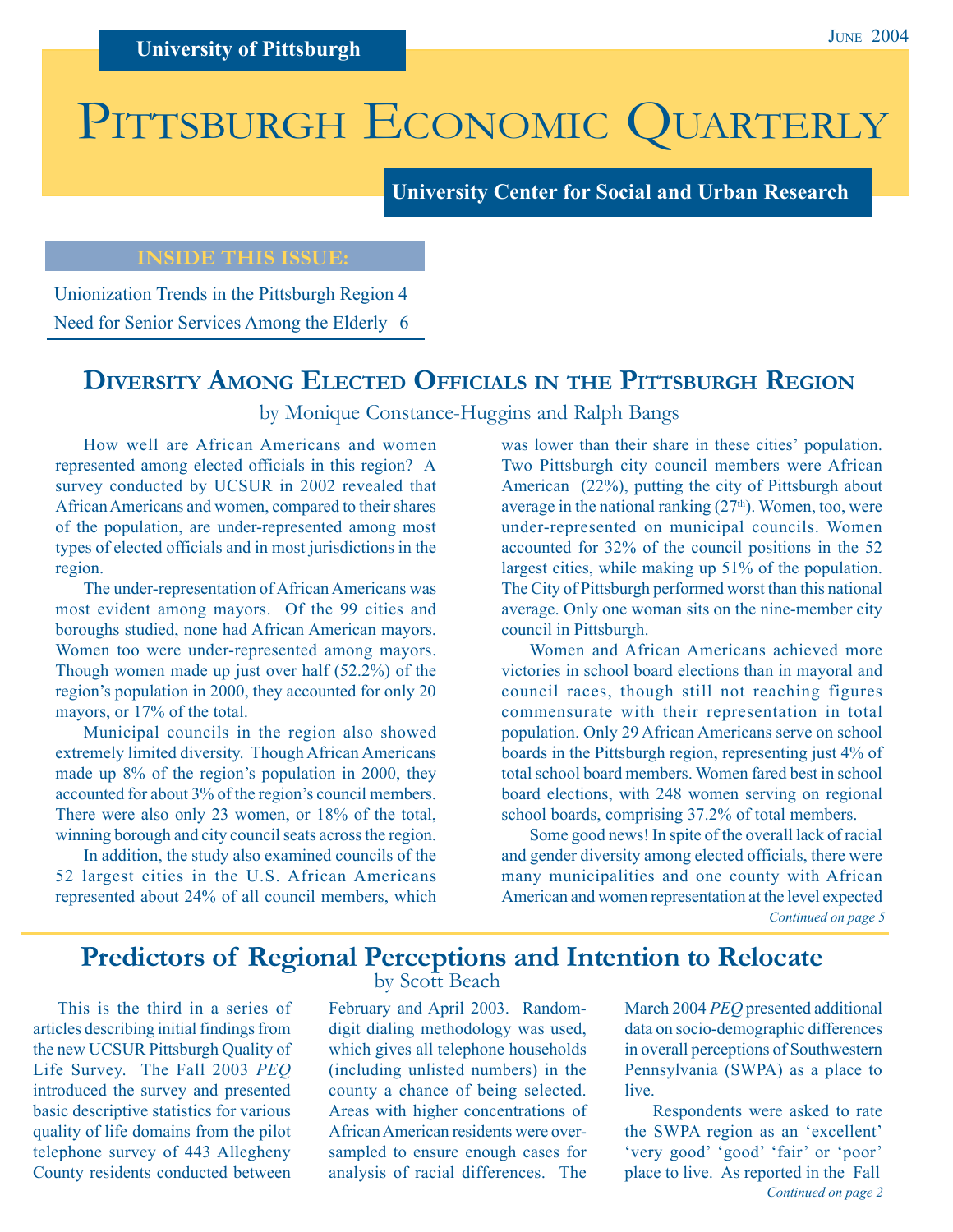# Predictors of Regional Perceptions and Intensions to Relocate

### *Continued from page 1*

*2003 PEQ*, a vast majority (87%) rated the region as a 'good,' 'very good' or 'excellent' place to live. Ratings were also fairly high for cultural and leisure opportunities, recreational opportunities, medical care received in the past year, local police, and local public schools, but were slightly lower for public transportation, and lowest for the highway system in the region. These results paint a generally positive portrait of perceived quality of life among Allegheny County residents. The socio-demographic breakdowns presented in the last *PEQ* showed that African Americans, city residents, and those with lower levels of education tended to rate the region less positively than white, non-city, and more educated residents.

This article builds on these findings by presenting multivariate models of overall regional perceptions. One model examines simultaneously seven socio-demographic variables in Table 1. A second model explores ratings in the seven quality of life domains described in the Fall 2003 *PEQ* – recreation, cultural opportunities, public transportation, the highway system, public schools, local police, and medical care received in the past year – as predictors. This model attempts to address the issue of which quality of life sub-domains are most relevant to overall perceived quality of life. A final combined model examining all 14 predictors simultaneously is also presented to get a sense of the "best" predictors of positive regional perceptions.

An issue that should theoretically be related to perceived quality of life is the decision of whether or not to remain in the region. One item on the survey asked the respondents if they expected to be living in SWPA five years from now. Approximately 14% of the sample said no, and, in fact, the rate was higher (24%) among those rating the region overall as only 'poor' or 'fair.' Parallel socio-demographic, quality of life sub-domains and combined models are also presented to examine predictors of intentions to relocate out of the region in the next five years.

Table 1 presents logistic regression models for the odds of rating SWPA an 'excellent,' 'very good,' or 'good' place to live (versus only 'fair' or 'poor'). The sociodemographic model shows that college graduates were more likely to provide

positive ratings (almost six times more likely than those with a high school education or less). African Americans (about 1/4 as likely as whites) and city residents (about 40% as likely as noncity residents) were less likely. These results replicate the findings from the previous *PEQ* issue and show that these are *independent* sociodemographic correlates of perceived quality of life.

The quality of life model shows that high ratings of cultural opportunities and the local police are most strongly associated with positive

| Table 1. Multivariate Logistic Regression Models of Allegheny County      |  |  |  |  |
|---------------------------------------------------------------------------|--|--|--|--|
| Residents, Ratings of SWPA as Excellent, Very Good, or Good Place to Live |  |  |  |  |

| <b>Variable</b>                                                                                                                                                                                                                                                                                                                                                                                             | Demographic                               | <b>Quality of Life</b> | <b>Combined</b> |
|-------------------------------------------------------------------------------------------------------------------------------------------------------------------------------------------------------------------------------------------------------------------------------------------------------------------------------------------------------------------------------------------------------------|-------------------------------------------|------------------------|-----------------|
|                                                                                                                                                                                                                                                                                                                                                                                                             | <b>Factor</b>                             | <b>Factor</b>          | <b>Factor</b>   |
| <b>Females</b>                                                                                                                                                                                                                                                                                                                                                                                              | 1.58                                      |                        | 1.34            |
| Age <sup>1</sup>                                                                                                                                                                                                                                                                                                                                                                                            |                                           |                        |                 |
| $30 - 44$                                                                                                                                                                                                                                                                                                                                                                                                   | 1.10                                      |                        | 2.38            |
| $45 - 64$                                                                                                                                                                                                                                                                                                                                                                                                   | 1.11                                      |                        | 2.42            |
| $65+$                                                                                                                                                                                                                                                                                                                                                                                                       | 1.15                                      |                        | 1.22            |
| <b>Education</b> <sup>2</sup>                                                                                                                                                                                                                                                                                                                                                                               |                                           |                        |                 |
| <b>Some College</b>                                                                                                                                                                                                                                                                                                                                                                                         | 1.85                                      |                        | 1.16            |
| <b>College Graduate</b>                                                                                                                                                                                                                                                                                                                                                                                     | $5.87**$                                  |                        | $3.57*$         |
| <b>African Americans</b>                                                                                                                                                                                                                                                                                                                                                                                    | $0.24**$                                  |                        | $0.37+$         |
| <b>Marital Status<sup>3</sup></b>                                                                                                                                                                                                                                                                                                                                                                           |                                           |                        |                 |
| <b>Divorced/Widowed</b>                                                                                                                                                                                                                                                                                                                                                                                     | 0.95                                      |                        | 1.15            |
| <b>Single</b>                                                                                                                                                                                                                                                                                                                                                                                               | 1.74                                      |                        | $4.15+$         |
| <b>Children (&lt; 18) in Household</b>                                                                                                                                                                                                                                                                                                                                                                      | 0.78                                      |                        | 0.70            |
| <b>City of Pittsburgh Resident</b>                                                                                                                                                                                                                                                                                                                                                                          | $0.42*$                                   |                        | $0.21**$        |
| <b>Ratings of "Good" or Better</b>                                                                                                                                                                                                                                                                                                                                                                          |                                           |                        |                 |
| <b>Recreation</b>                                                                                                                                                                                                                                                                                                                                                                                           |                                           | 1.29                   | 0.71            |
| <b>Cultural Opportunities</b>                                                                                                                                                                                                                                                                                                                                                                               |                                           | $6.54*$                | $8.12**$        |
| <b>Public Transportation</b>                                                                                                                                                                                                                                                                                                                                                                                |                                           | 1.18                   | 1.40            |
| <b>Highway System</b>                                                                                                                                                                                                                                                                                                                                                                                       |                                           | 1.21                   | 1.38            |
| <b>Public Schools</b>                                                                                                                                                                                                                                                                                                                                                                                       |                                           | $2.11+$                | 2.13            |
| <b>Local Police</b>                                                                                                                                                                                                                                                                                                                                                                                         |                                           | $3.73**$               | 1.40            |
|                                                                                                                                                                                                                                                                                                                                                                                                             | <b>Medical Care Received in Past Year</b> |                        |                 |
| Table entries are odds ratios.<br>Notes:<br>** $p < .01$ ; * $p < .05$ ; + $p < .10$<br>$\frac{1}{2}$ $\frac{1}{2}$ $\frac{1}{2}$ $\frac{1}{2}$ $\frac{1}{2}$ $\frac{1}{2}$ $\frac{1}{2}$ $\frac{1}{2}$ $\frac{1}{2}$ $\frac{1}{2}$ $\frac{1}{2}$ $\frac{1}{2}$ $\frac{1}{2}$ $\frac{1}{2}$ $\frac{1}{2}$ $\frac{1}{2}$ $\frac{1}{2}$ $\frac{1}{2}$ $\frac{1}{2}$ $\frac{1}{2}$ $\frac{1}{2}$ $\frac{1}{2}$ |                                           |                        |                 |

*1 Age 18 – 29 is the comparison group.*

*2 High school graduate or less is the comparison group.*

*3 Married is the comparison group.*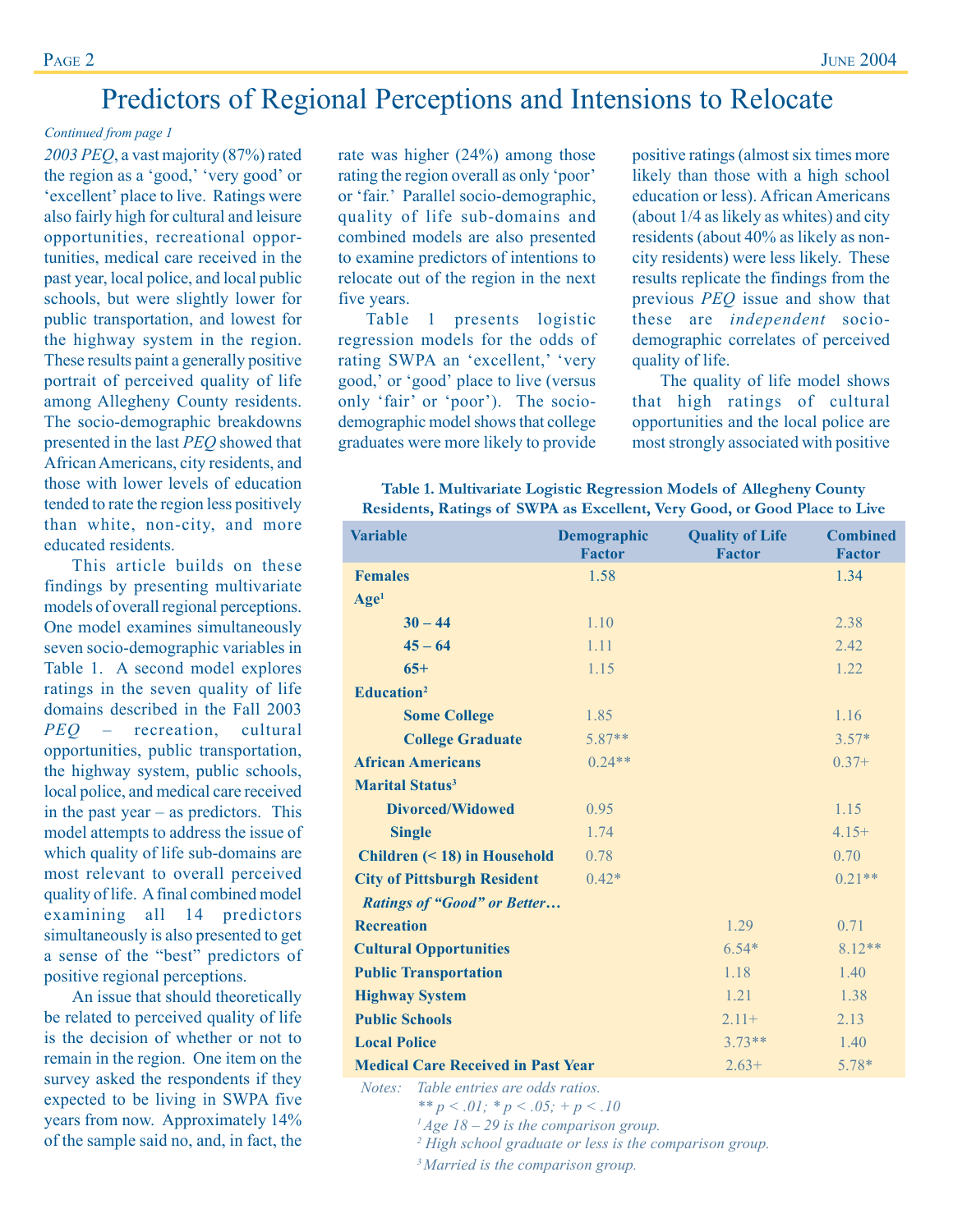overall perceptions of the region. The final combined model shows that the best predictors of positive overall ratings of the region as a place to live are being a college graduate, a noncity resident, perceiving high quality cultural opportunities, and having received high quality medical care in the past year.

Turning to expectations to relocate within the next five years (Table 2), younger residents (18–29) were much more likely to expect to relocate than older residents. City residents were also over twice as likely as non-city residents to expect not to be living in the region five years from now, paralleling their less positive ratings of the region. Residents rating the public schools and police in their local communities as only 'fair' or 'poor' were more likely to expect to leave the region. The final combined model showed that age was by far the best predictor - younger residents (18–29) had the highest expectations to relocate within the next five years.

In sum, positive overall perceptions of the region were more likely for college graduates, whites, non-city residents, those perceiving high quality cultural opportunities, effective local police, and those who received high quality medical care. Expectations for relocation out of the region in the next five years were more likely for younger residents, city residents, and those who rated the quality of their local schools and police poorly. Note that ratings of public transportation and highways, which were generally lowest, did not relate to overall perceived quality of life or to location expectations.

Thus, there were somewhat different predictors of overall satisfaction with regional quality of life and actually expecting to remain in the region. However, city residents and those with less positive perceptions of local police are groups that appear to be both less satisfied and more likely to relocate. These findings have potentially important implications for regional migration in a climate of increased concern over public safety in the context of a dwindling city tax base.

These analyses show the potential of the survey to generate policy relevant data. UCSUR is currently seeking funding to conduct: (1) 400 additional surveys with randomly selected Allegheny County residents; (2) 500 surveys of African Americans

in Allegheny County; and (3) 800 surveys with randomly selected residents from the five-county region surrounding Allegheny County. This would allow for more sophisticated analyses involving breakdowns of the findings by race, sex, age, residence, and so on. The survey could also be conducted in smaller geographic areas, resulting in community-level quality of life profiles. Individuals or organizations interested in participating in or supporting such surveys should contact Survey Research Director Scott Beach at UCSUR (412-624-5442).

### **Table 2. Multivariate Logistic Regression Models of Allegheny County Resident Expectations of Leaving SWPA Region in the Next Five Years**

| <b>Variable</b>                           | <b>Demographic</b><br><b>Factor</b> | <b>Quality of Life</b><br><b>Factor</b> | <b>Combined</b><br><b>Factor</b> |
|-------------------------------------------|-------------------------------------|-----------------------------------------|----------------------------------|
| <b>Females</b>                            | 0.97                                |                                         | 0.78                             |
| Age <sup>1</sup>                          |                                     |                                         |                                  |
| $30 - 44$                                 | $0.37*$                             |                                         | $0.31*$                          |
| $45 - 64$                                 | $0.34*$                             |                                         | $0.21*$                          |
| $65+$                                     | $0.06**$                            |                                         | $0.04**$                         |
| Education <sup>2</sup>                    |                                     |                                         |                                  |
| <b>Some College</b>                       | 1.45                                |                                         | 1.06                             |
| <b>College Graduate</b>                   | 1.78                                |                                         | 1.15                             |
| <b>African Americans</b>                  | 1.62                                |                                         | 2.38                             |
| <b>Marital Status<sup>3</sup></b>         |                                     |                                         |                                  |
| <b>Divorced/Widowed</b>                   | 1.43                                |                                         | 1.55                             |
| <b>Single</b>                             | $1.78+$                             |                                         | 1.16                             |
| Children $(< 18)$                         |                                     |                                         |                                  |
| in Household                              | 1.68                                |                                         | 1.30                             |
| <b>City of Pittsburgh Resident</b>        | $2.10*$                             |                                         | $2.26+$                          |
| <b>Ratings of 'Good' or Better</b>        |                                     |                                         |                                  |
| <b>Recreation</b>                         |                                     | 1.33                                    | 2.03                             |
| <b>Cultural Opportunities</b>             |                                     | 1.36                                    | 2.74                             |
| <b>Public Transportation</b>              |                                     | 0.79                                    | 0.72                             |
| <b>Highway System</b>                     |                                     | 1.39                                    | 1.58                             |
| <b>Public Schools</b>                     |                                     | $0.38*$                                 | 0.49                             |
| <b>Local Police</b>                       |                                     | $0.41*$                                 | 0.83                             |
| <b>Medical Care Received in Past Year</b> |                                     | 2.02                                    | 1.69                             |

*Notes: Table entries are odds ratios.*

*\*\* p < .01; \* p < .05; + p < .10*

*1 Age 18 – 29 is the comparison group.*

*2 High school graduate or less is the comparison group.*

*3 Married is the comparison group.*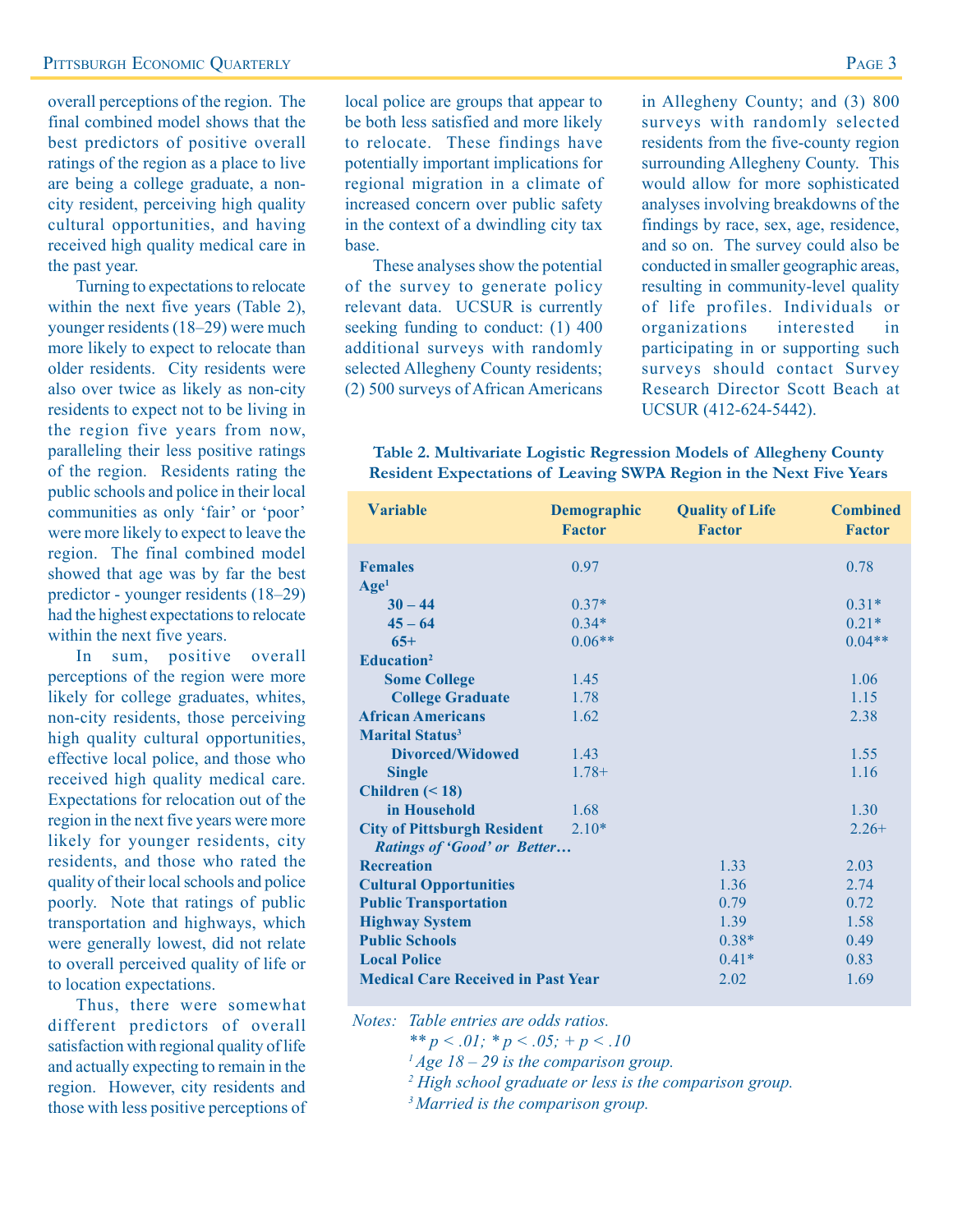# **UNIONIZATION TRENDS IN THE PITTSBURGH REGION** by Chris Briem

Industrial relations in the Pittsburgh region have historically been dominated by collective bargaining agreements. Traditional Pittsburgh industries were concentrated in heavy manufacturing industries with heavily unionized labor forces. For decades, few manufacturing plants would open without union representation.

Changes in the regional mix of industries, coupled with national labor force trends, have drastically reduced the unionization rate of Pittsburgh workers over the last 2 decades. By 2003, unionization among private sector employed workers in the region had dropped to 9.5% (see Figure 1), less than half the unionization rate of private sector workers in 1986 (18.8%). Labor union membership in the region has declined in both the absolute number and in the proportion of workers represented by collective bargaining agreements.

As the industry mix of Pittsburgh employment has evolved toward what is typical across the nation, the pattern of unionization has likewise changed to mirror the nation. Among the 25 largest metropolitan areas, Pittsburgh ranks at the median in terms of union membership among employed private sector workers (see Table 1).

While unionization in manufacturing industries remains higher than typical private sector industries, there has been ongoing decline in the unionization of the manufacturing workforce in the region. Manufacturing sector unionization in the Pittsburgh region exceeded 30% of manufacturing workers in the mid 1980s. By 2003 that percentage had dropped to under 16%. When coupled with the overall decline in manufacturing employment in the region, the number of employed union members in local manufacturing industries has dropped by over 50% from 56,006 in 1986 to 22,321 in 2003. Reflecting the shift in local unionization

|                         | <b>Private Sector Employment</b> |           |            |
|-------------------------|----------------------------------|-----------|------------|
| I)<br>Detroit           | 1,694,734                        | 405,931   | (19.3%)    |
| St. Louis<br>2)         | 906,288                          | 154,766   | (14.6%)    |
| 3)<br>New York          | 6,522,696                        | 1,023,523 | $(13.6\%)$ |
| 4)<br>Seattle           | 1,120,556                        | 170,122   | $(13.2\%)$ |
| 5)<br>Chicago           | 2,994,607                        | 440,228   | (12.8%)    |
| San Francisco<br>6)     | 2,377,474                        | 292,922   | $(11.0\%)$ |
| Cleveland<br>7)         | 1,073,490                        | 126,147   | $(10.5\%)$ |
| $\delta$ )<br>Milwaukee | 695,324                          | 80,307    | $(10.4\%)$ |
| 9)<br>Portland          | 803,768                          | 91,066    | $(10.2\%)$ |
| 10) Philadelphia        | 2,145,157                        | 237,506   | $(10.0\%)$ |
| 11) Minneapolis         | 1,232,959                        | 131,632   | $(9.6\%)$  |
| 12) Los Angeles         | 5,281,534                        | 559,761   | $(9.6\%)$  |
| 13) Pittsburgh          | 793,975                          | 83,075    | $(9.5\%)$  |
| 14) Kansas City         | 742,189                          | 64,249    | $(8.0\%)$  |
| <b>United States</b>    | 102,153,000                      | 8,800,000 | $(7.9\%)$  |
| 15) Cincinnati          | 755,404                          | 64,429    | $(7.9\%)$  |
| 16) Washington, DC      | 2,708,020                        | 215,284   | $(7.4\%)$  |
| 17) Boston              | 2,127,329                        | 163,350   | $(7.1\%)$  |
| 18) San Diego           | 955,001                          | 62,163    | $(6.1\%)$  |
| 19) Denver              | 1,056,088                        | 63,703    | (5.7%)     |
| 20) Miami               | 1,354,934                        | 66,635    | (4.7%)     |
| 21) Tampa               | 832,127                          | 38,462    | (4.4%)     |
| 22) Atlanta             | 1,765,370                        | 76,374    | $(4.1\%)$  |
| 23) Phoenix             | 1,308,142                        | 49,469    | $(3.6\%)$  |
| 24) Houston             | 1,791,012                        | 66,288    | $(3.6\%)$  |
| 25) Dallas              | 2,370,370                        | 65,504    | (2.7%)     |

**Table 1. Private Sector Employment and Unionization - 2003 25 Largest Metropolitan Areas by Employment**

patterns, the number of employed union members in regional manufacturing plants now compares to the number of union members in the regional retail and wholesale trade industries.

 Unionization in the Pittsburgh region varies significantly across different groups of workers. Over 40% of public sector workers are members of a union. While private sector unionization rates have been dropping in recent decades, the unionization rate for government workers has held steady since 1983. Lack of management opposition and favorable laws are some of the reasons usually cited for greater public sector unionization rates. Some of the occupations with high unionization rates are concentrated in the public sector including teachers, police officers, and fire fighters.

Other distinct differences occur across groups of workers. While men and women in the public sector both have relatively high unionization rates, in the private sector, men are significantly more likely to belong to a labor union than women. Older workers are more likely to belong to a union than younger workers. Female workers under 35 have the lowest local unionization rate in 2003 (5.7%) while male workers over 50 have the highest  $(23.7\%)$ .

Will the trend in private sector unionization decline continue in the future? Public sector unionization levels have been stable both nationally and locally and will likely remain so in the future. Emerging trends are positive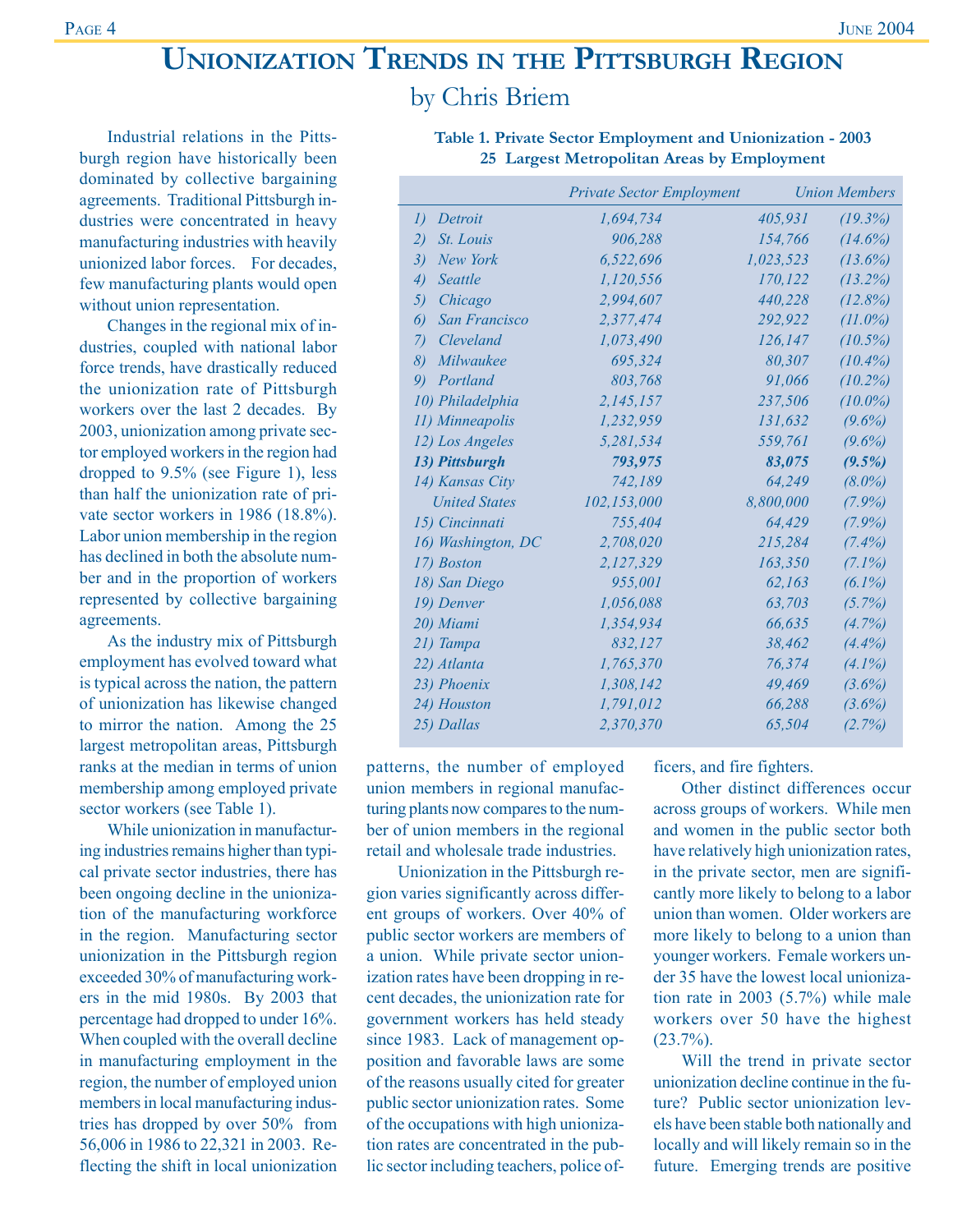for some heavy manufacturing industries in the region. These highly unionized industries have been buoyed by more competitive international exchange rates and increasing world prices of their commodity products among other reasons. Employment in U.S. manufacturing industries has stabilized over the last year. Positive trends in these industries could stem ongoing losses in union membership in the region. Recently U.S. Steel has announced new hiring in the region. Employment declines at USAirways have had a negative impact on unionization levels, however future job losses at USAirways could further depress local unionization in the private sector. While it is unlikely union membership will see a sharp increase in the near term, it is possible that the current level of unionization is at a low point going into the future.

## $35$ All Private Sector 30 **Manufacturing Only** 25 20 15 10 5 0 **LOBB** 1990 1996 1992 **1994** 1998 2000 2002 1986

### **Figure 1. Unionization Rate of Employed private Sector Workers Pittsburgh Metropolitan Region 1986-2003**

# **Diversity Among Elected Officials**

for their share of the population. By this modest standard, African Americans were well represented on the following councils: Scottdale borough, North Belle Vernon borough, Brackenridge borough, Finleyville borough, Coraopolis borough, Leetsdale borough, Washington city, Homestead borough, Beaver Falls city, McKees-port city, and Allegheny County. Women were well represented on the following councils: Finleyville, Frazier township, Whitaker borough, Allepo township, Marianna borough, Delmont borough, and East McKeesport.

*continued from page 1*

Nine school districts had African American representation on their school boards commensurate with the African American share of the population. They were Big Beaver Falls, New Kensington, Arnold, Cornell, Gateway, East Allegheny, Rochester, Pittsburgh, Midland, and Wilkinsburg borough. Women were fairly represented on 15 school boards.

Huggins and Bangs offered some explanations for the underrepresentation of African Americans and women among elected officials. These include the small number of African American and women candidates, inadequate campaign funds for minorities and women, the large number of (white) incumbents seeking re-election, and the current electoral system, which awards 100% of the representation to a 50.1% majority.

The report also highlighted some programs in the Pittsburgh area that encourage and prepare African Americans and women to run for public office. Two notable programs identified were: (1) Institute for Public Leadership, an initiative of the YWCA and Institute for Women in Politics at Chatham College; and (2) Program for Emerging Leaders in Public Affairs, developed by the CORO Center for Civic Leadership of Pittsburgh.

How can we increase the representation of African Americans and women in our region? Some of the recommendations are:

- •Local organizations that help minorities and women run for elected office should create and maintain a directory of minorities and women qualified for and interested in staff position with elected officials. They should also maintain a directory of all local programs that help minorities, and women run for office.
- •Local and state political parties should appoint more minorities and women as ward chairpersons as well as members and heads of political party committees.
- •Political parties should commit to having their list of candidates reflect the race and gender make-up of their constituencies.

*The research was funded by Sustainable Pittsburgh, Executive Women's Council, and the Pittsburgh Foundation. To view the full report, go to www.ucsur.pitt.edu*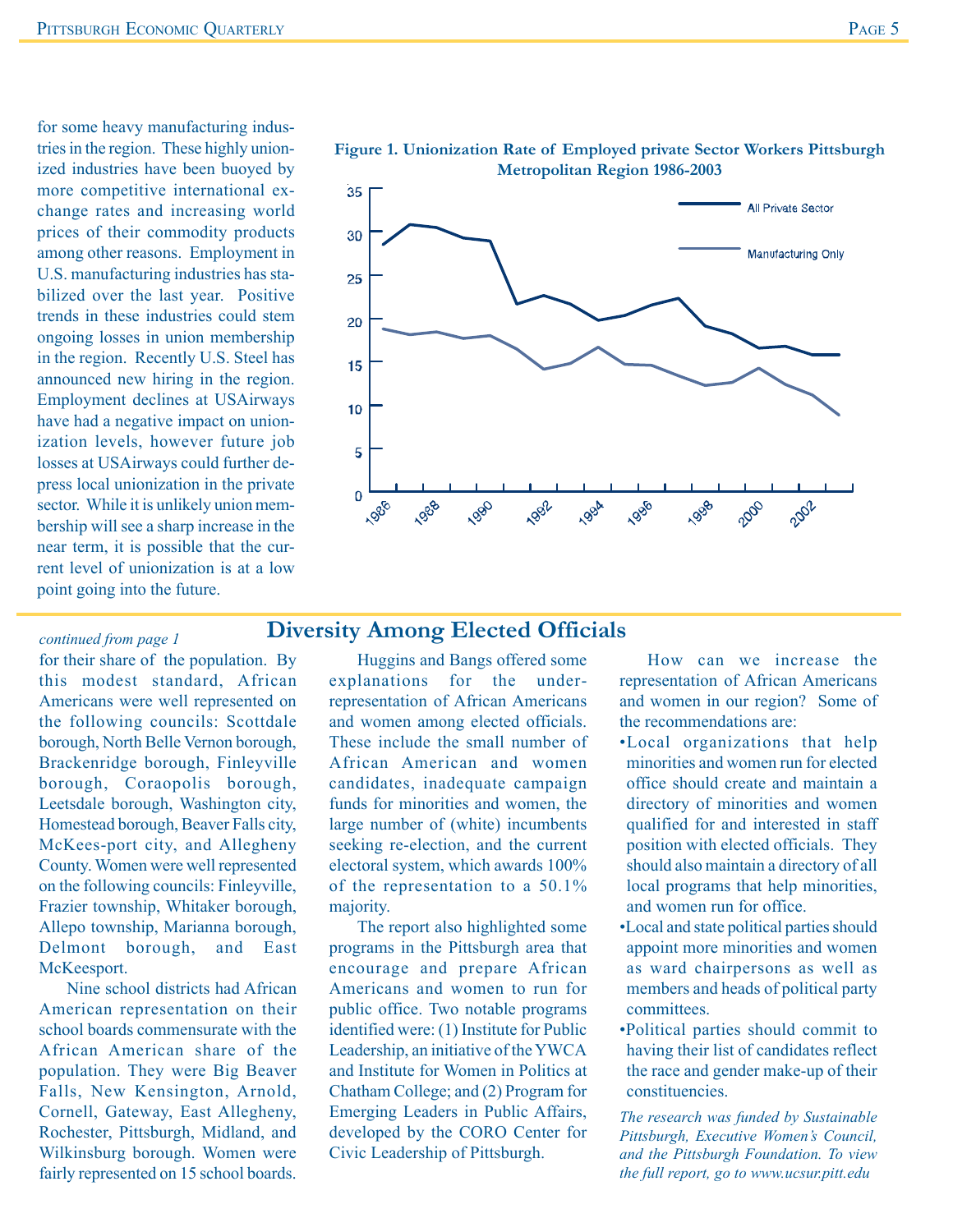# **NEED FOR SENIOR SERVICES AMONG ELDERLY IN ALLEGHENY COUNTY**

This is the second article in the *PEQ* reporting results of the Allegheny County survey of the elderly, conducted in 2001-2002 by UCSUR and the Graduate School of Public Health at the University of Pittsburgh. This study, one of the most comprehensive studies of older adults ever carried out locally, examined the health and health care of communitydwelling Medicare enrollees age 65 and older in the county.

One area of interest for the survey was the need for social services by older adults in the county, and the degree to which this need is met by existing services. Provision of senior social services is a critical component of maintaining the independence and well-being of the elderly, and estimating the overall and unmet need for these services is an important issue.

# by Donald Musa

The need for services is not uniform across the population. Rather, it is unevenly distributed across demographic groups; therefore, estimating need in specific subgroups is also necessary for effective use of resources.

In order to address these issues, an index of need was constructed from a number of questions asked in the survey. The index has face validity, since its components are risk factors typically associated with service use. Questions were included in the areas of physical and mental health, income and health insurance, social support, and neighborhood characteristics. The index was calculated as a count of the following nine risk factors for each individual, and ranged from 0 to 9. A score of 3 or 4 risk factors was considered moderate need and a score of 5 or more risk factors significant need for services.

- Very poor, poor, or fair self-assessed health.
- Four or more chronic health conditions.
- Inability to do heavy housework.
- Poor mental/emotional health (Short Form-8 – Lowest  $10\%$ ).
- Income below \$15,000.
- No health insurance supplemental to Medicare.
- Lives alone.
- Low or moderate social support (<3 close relatives or friends).
- Perceived poor/unsafe neighborhood or unsatisfactory housing.

Figure 1 presents data utilizing this index to show that the estimated percentage of the elderly in the county needing social services to a moderate



**Figure 1. Need for Senior Servives Among the Elderly in Allegheny County**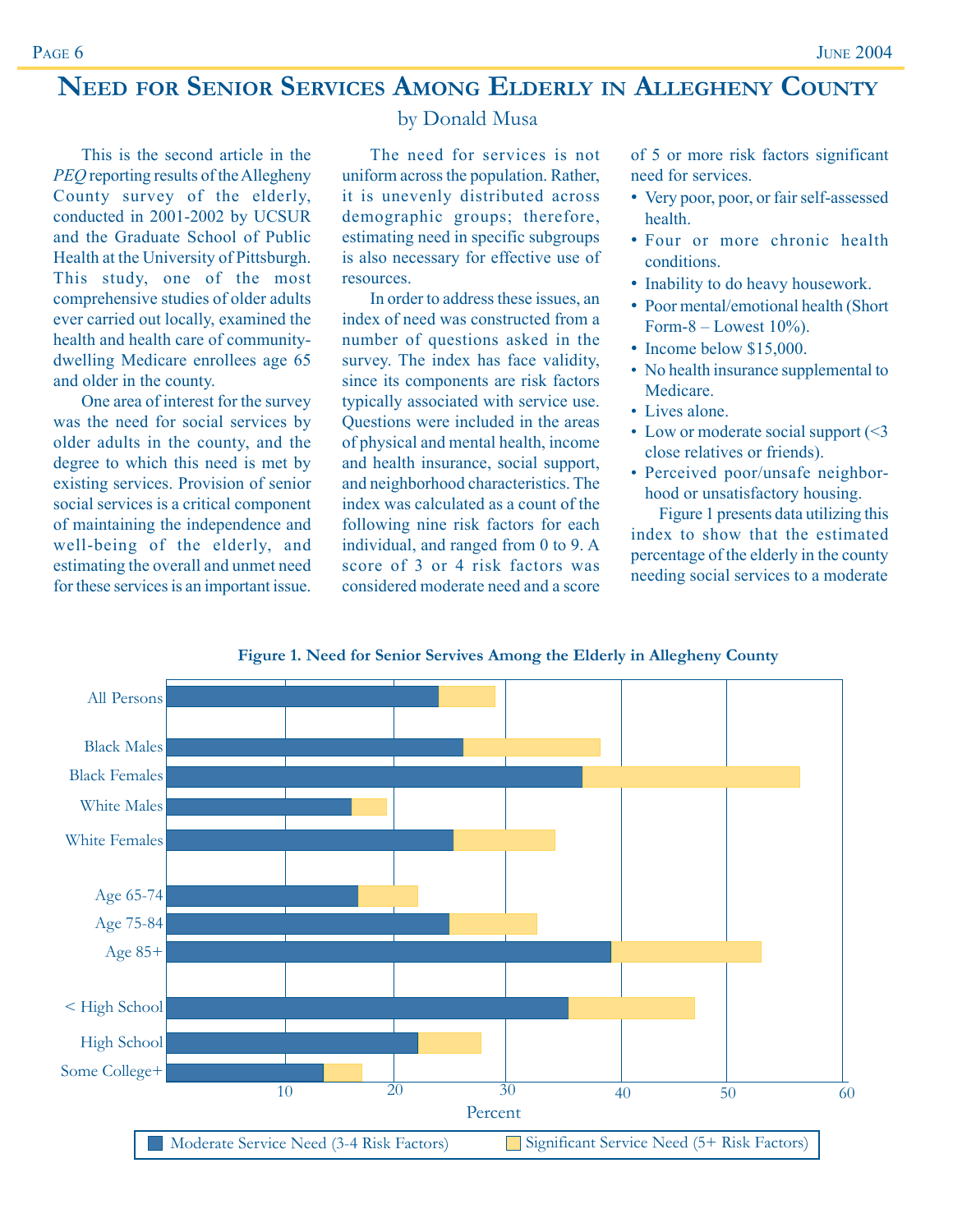### **PITTSBURGH ECONOMIC OUARTERLY PAGE 7**

30%. African Americans and women are more likely to have greater service needs, and African American women are particularly in need of services (56%). Need for service increases with age and lowers among those with more education.

In addition, a randomly selected third of the respondents to the survey were asked about their actual use of senior services in the previous month and, overall, 13% reported use. The pattern of use by demographic categories was similar to that shown in Figure 1, although the percentages were lower. Actual use correlated highly with the index score. The lower percentage of reported use in relation to the index estimate may be due to several factors including unmet need, unrecognized or unreported need, and measurement issues in the survey.

While the index may be somewhat overestimating need, it does suggest that the need for services is significantly higher than actual use of services, and thus additional service provision may be warranted. Respondents who answered the question regarding actual use were also asked whether there were services they needed but were not getting. Approximately 7% reported that this was the case, and again the demographic pattern was similar to that shown in Figure 1. These respondents were asked what types of services they needed. Figure 2 summarizes their responses and indicates that household and chore help, medical or personal help, and transportation were the greatest needs.

This analysis has indicated that there is a significant need for senior social services in the county, that not all of this need has been met, and that it is disproportionately concentrated in certain demographic groups. Future analyses of the data will examine the geographic distribution of need in relation to the location of facilities and service delivery areas.

### or significant degree is approximately **Figure 2. Senior Service Needs Among Those with Unmet Needs**



The Allegheny County survey of the elderly interviewed 5,094 Medicare enrollees age 65 and older about their health, health care and related issues.

 It provides a baseline for future surveys examining change in the state of the elderly in the county.

The survey was part of a National Institute on Aging funded research study of self-care for chronic disease (Myrna Silverman, GSPH, Principal

Investigator), and also received support from a number of other sources. The survey randomly sampled Medicare enrollees in the County and was limited to those for whom a telephone number could be found. The margin of error for the survey estimates by demographic subgroups is at least  $+2\%$ .

*To view the full report, go to: www.ucsur.pitt.edu*

### **Steven Manners Faculty Development Awards**

Each year, UCSUR awards the Steven Manners Faculty Development Awards, which honor the memory of Steven Manners, a sociologist and UCSUR Assistant Director, whose many years at the Center were dedicated to improving social conditions in the urban environment. Below is a list of the 2004 awardees:

Ellen Olshansky, Department of Health and Community Nursing, "Working Interdisciplinary Qualitative Research Group."

Seunghyun Yoo, Behavioral and Community Health Sciences, "Development of an Interdisciplinary Working Group for New Media and Violence Research."

Susan Zickmund, School of Medicine, "Communication and Barriers to Care in Veterans with Hepatitis C."